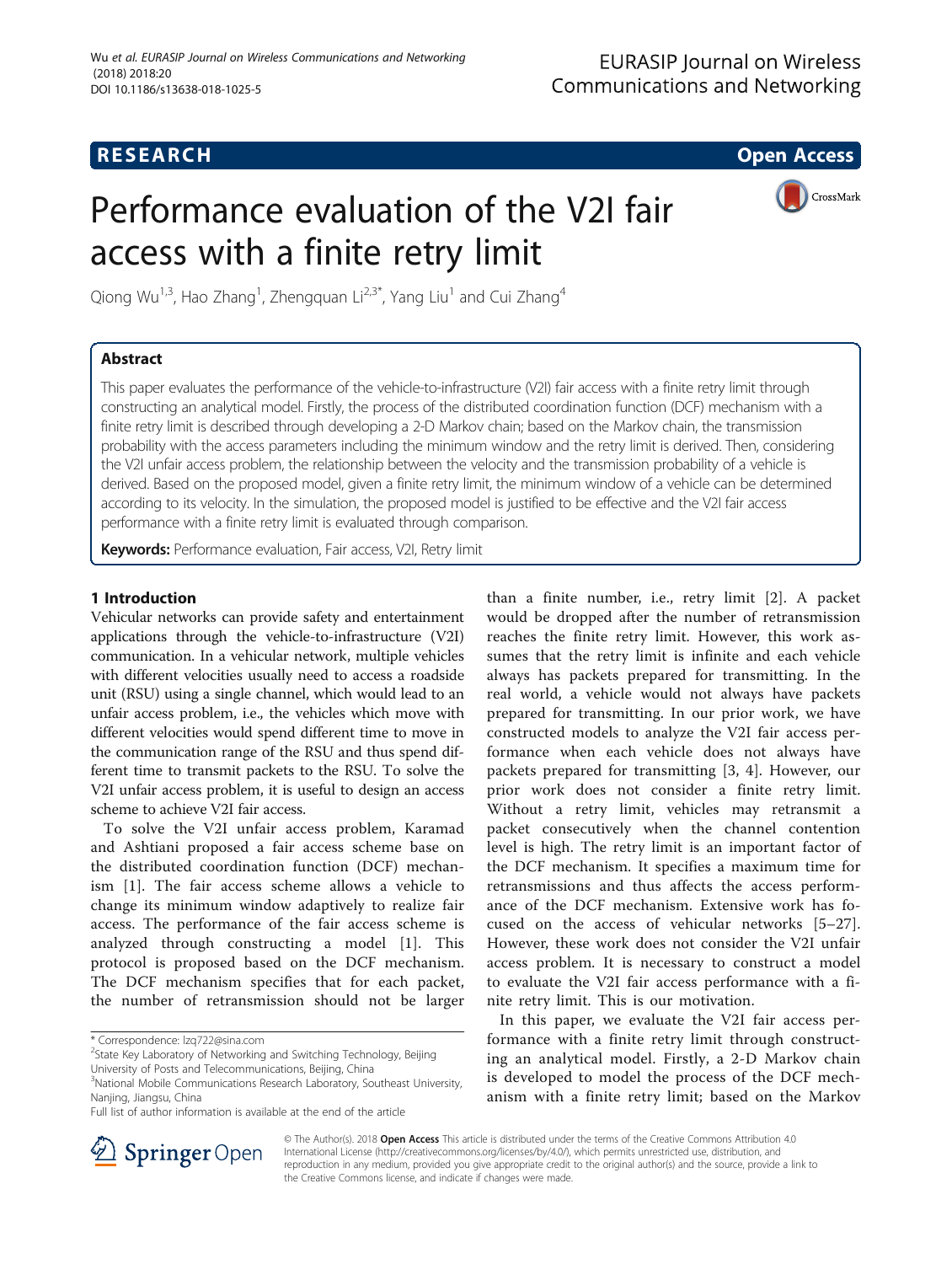<span id="page-1-0"></span>chain, the transmission probability with the access parameters including the minimum window and the retry limit is derived. Then, considering the V2I unfair access problem, the relationship between the velocity and the transmission probability of a vehicle is derived. Based on the proposed model, given a finite retry limit, the minimum window of a vehicle can be determined according to its velocity. In the simulation, the proposed model is justified to be effective and the V2I fair access performance with a finite retry limit is evaluated through comparison.

This paper is organized as follows. Section 2 describes the network scenario and reviews related work. Section [3](#page-2-0) proposes a Markov chain to model the process of the DCF mechanism with a finite retry limit and derives the transmission probability with the access parameters including the minimum window and the retry limit. Section [4](#page-3-0) considers the V2I unfair access problem and derives the relationship between the velocity of a vehicle and the transmission probability to achieve the V2I fair access. Section [5](#page-6-0) evaluates the V2I fair access performance with retry limit through simulation. Section [6](#page-7-0) concludes this paper.

#### 2 Related work

We introduce the V2I communication scenario in a vehicular network firstly and then review the related work in this section.

#### 2.1 Network scenario

In a vehicular network, multiple vehicles with different velocities usually need to access a RSU through a channel, which would lead to an unfair access problem. To evaluate the V2I fair access performance, a V2I communication scenario is considered as follows. Multiple vehicles with

different velocities move on a road and each vehicle does not change its moving direction. A RSU is deployed on the road side. The vehicles are assumed to arrive in the communication range of the RSU in groups. Each group arrives in the communication range of the RSU according to a Poisson process with an arrive rate  $\lambda$ . The number of vehicles in each group is distributed uniformly in  $[0, b]$ . The velocities of the vehicles in each group are identical and remain a constant when the vehicles are within the communication range of the RSU. Moreover, the vehicles need to communicate with the RSU once they are within the communication range of the RSU. Figure 1 shows an example with three groups.

All vehicles in the network communicate with the RSU employing the DCF mechanism. Each vehicle accesses a channel with a same retry limit and a same minimum window. In this condition, each vehicle transmits packets with a same transmission probability. However, when vehicles which move with different velocities pass through the communication range of the RSU, they would spend different time to communicate with the RSU. This would result in that the vehicles which move with higher velocity would have less opportunity to transmit packets compared with the vehicles moving with lower velocity. This problem is the unfair access problem, which can affect the access performance largely.

#### 2.2 Related work

Extensive work has focused on the access of vehicular networks [[5](#page-8-0)–[27](#page-8-0)]. In [\[5](#page-8-0)], Bianchi constructed a Markov chain to evaluate the DCF performance. In [\[6](#page-8-0), [7](#page-8-0)], Duffy et al. constructed a Markov chain to evaluate the DCF performance when each node does not always have packet to transmit. In [\[8\]](#page-8-0), Sun and Dai constructed a framework to observe the effect of the retry limit on the

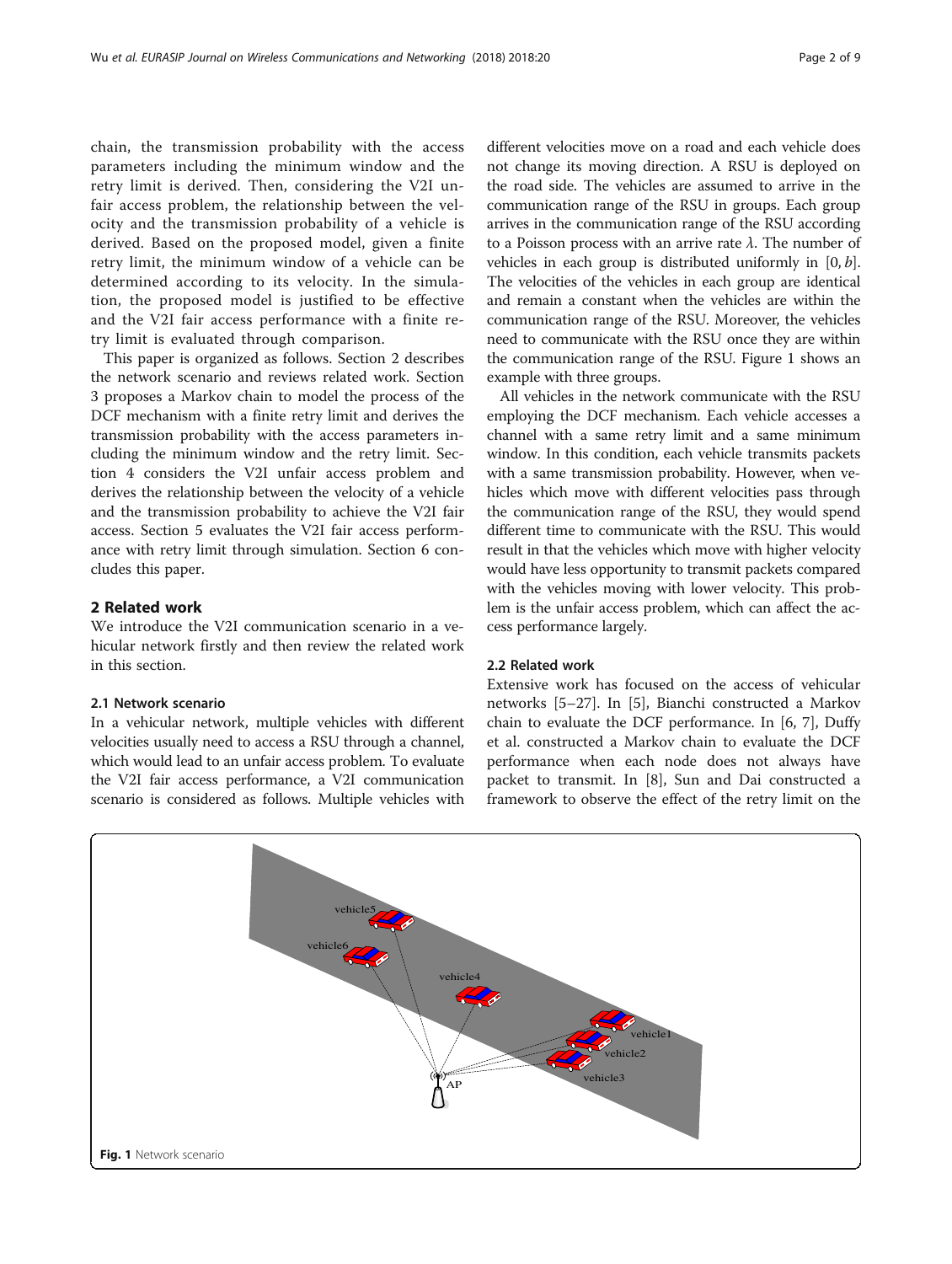<span id="page-2-0"></span>performance optimization of the DCF mechanism. In [[9\]](#page-8-0), Banchs et al. constructed a model to evaluate the 802.11aa performance with retry limit. In [[10\]](#page-8-0), Gupta and Rai proposed a model to evaluate the performance of the DCF mechanism with a retry limit. The proposed model considers both the saturation traffic and the nonsaturation traffic. In [[11\]](#page-8-0), Babich et al. proposed an algorithm to jointly manage the voice and video access categories through justifying the retry limit adaptively and evaluated the performance of the proposed algorithm. In [[12\]](#page-8-0), Rashwand et al. constructed a model for the access mechanism of the 802.15.6 in a wireless body network. The constructed model takes into account an errorprone channel, a retry limit and a packet queue. In [\[13](#page-8-0)], Zheng et al. construct a model to evaluate the DCF performance considering the group-synchronization. In [[14\]](#page-8-0), Liao et al. proposed an access scheme to improve the access performance and constructed a model to investigate the benefit of the proposed access scheme. In [[15\]](#page-8-0), Swain et al. evaluated the DCF performance including the throughput, delay, and power consumption considering different traffic conditions and a power save mode. In [\[16](#page-8-0)], Madhavi and Rao proposed a new packet access process based on the DCF mechanism to decrease the number of collision and increase the throughput. Moreover, they constructed a framework to evaluate the performance. In [[17](#page-8-0)], Li et al. proposed a model to predict a vehicular network performance considering a Rayleigh channel. In [[18, 19\]](#page-8-0), Wu and Zheng proposed models to evaluate the performance of the IEEE 802.11p EDCA mechanism. In [[20](#page-8-0), [21\]](#page-8-0), Wu and Zheng proposed models to evaluate the performance of the ADHOC MAC protocol. In [\[22](#page-8-0)], Chen et al. proposed a cross-tier handover algorithm based on a preset threshold policy to increase the received signal to interference plus noise ratio (SINR) at the macrocell base station/femtocell access point (MBS/FAP) in two-tier Femtocell networks. In [\[23\]](#page-8-0), Xiong et al. proposed a broad beamforming approach (BBA) to increase the signal-tonoise ratio (SNR). In [[24](#page-8-0)], Lu et al. adjusted power to improve the handover performance in high-speed railway communications systems. In [[25\]](#page-8-0), Xiong et al. proposed a mobile service amount based link scheduling (MSA-LS) for high-mobility vehicular networks to overcome the inefficiency of current instantaneous rate based link scheduling (IIRLS) method. In [\[26](#page-8-0)], Li et al. evaluated the transmission performance in the high-speed railways (HSRs) and derived an optimal power allocation strategy for HSRs. In [\[27](#page-8-0)], Xiong et al. proposed a novel fairness power allocation scheme to increase the high mobile service amount with fairness between the water-filling and proportional power allocation. However, these work mentioned above does not consider the unfair access problem in vehicular networks, which motivated us to conduct this work.

#### 3 Modeling for the DCF mechanism

In this section, we first describe the DCF mechanism briefly and then construct a Markov chain to model the access process of the DCF mechanism with a finite retry limit.

#### 3.1 DCF mechanism

The DCF mechanism uses a backoff scheme to access a channel. Each node which has packets to transmit senses the channel firstly. If the node senses that the channel stays idle continuously within a duration distributed interframe space (DIFS), it would transmit the packet. Otherwise, the node would start a backoff process. In this case, it will start up a counter. Initially, the value of the counter is selected from [0,  $W_{\text{min}}$ ] randomly; here,  $W_{\text{min}}$  denotes the minimum window. Then, after each time slot, the value of the counter will be deduced by 1. After the value of the counter is deduced to 0, the node would transmit the packet. If an acknowledgement (ACK) packet is not received in a short inter-frame space (SIFS) duration, a collision occurred and the node would retransmit the packet. The value of  $W_{\text{min}}$  will be doubled firstly at the initial of each retransmission; then, the node chooses another number from [0,  $W_{\text{min}}$ ] randomly as the value of the counter and starts a new backoff process. After  $W_{\text{min}}$ reaches  $W_{\text{max}}$ , where  $W_{\text{max}}$  is the maximum window, it will not be doubled and keep the value  $W_{\text{max}}$ . If the number of retransmissions is larger than the retry limit, the node would drop the packet and reset the value of  $W_{\text{min}}$ to the initial value, and then, the node would start a new backoff process. If the node has no packet to be transmitted and the counter is decremented to 0, the node would keep the counter to be 0 until it has a packet to transmit.

#### 3.2 Markov chain for the backoff process

To derive the performance of the DCF mechanism with a finite retry limit, we establish a Markov chain to model the backoff process. The Markov chain considers a finite retry limit and the condition that each node does not always have packet to transmit. Based on the Markov chain, the transmission probability with access parameters including the minimum window and the retry limit is derived. The notations in the Markov chain are introduced in Table [1](#page-3-0).

Like most related work [[3](#page-8-0)–[17\]](#page-8-0), we assume that the collision probability is equal for different transmission and the channel is ideal; a collision occurred only when two nodes within a same communication range transmit packets at the same time.

We establish a Markov chain to describe the backoff process, which is shown in Fig. [2](#page-4-0). The backoff process of the DCF mechanism can be described in Section 3.1.

The one-step transition probabilities can be obtained according to the backoff process. According to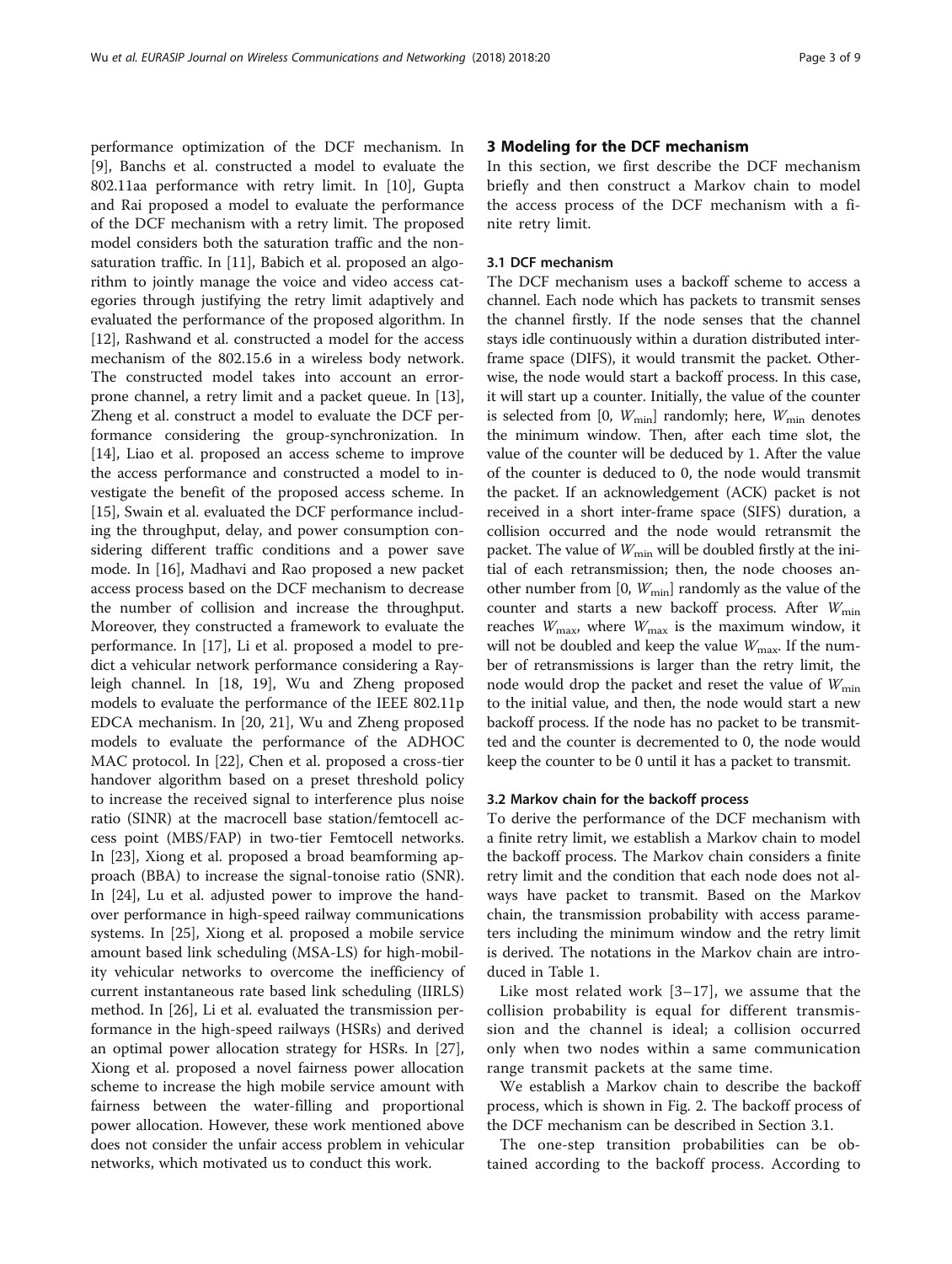<span id="page-3-0"></span>Table 1 Notations used in the Markov model

| Notation         | Definition                                                                                                                                                |
|------------------|-----------------------------------------------------------------------------------------------------------------------------------------------------------|
| i                | The number of the retransmission                                                                                                                          |
| k                | The value of a counter                                                                                                                                    |
| b(i, k)          | Stationary probability of states with a packet waiting to<br>transmit when the number of the retransmission is i and the<br>value of the counter is $k$   |
| $b(i, k)_{\rho}$ | Stationary probability of states without packets waiting to<br>transmit when the number of the retransmission is i and the<br>value of the counter is $k$ |
| $W_m'$           | Window size when the number of the retransmission is i                                                                                                    |
| m                | The maximum number of the retransmission beyond which<br>the window would not be doubled                                                                  |
| $m + f$          | Retry limit                                                                                                                                               |
| q                | Probability that a node has a packet prepared to transmit                                                                                                 |
| р                | Collision probability                                                                                                                                     |
| $P_{idle}$       | Probability that the channel is sensed idle                                                                                                               |
| $\tau$           | Transmission probability                                                                                                                                  |

the one-step transition probabilities, the transmission probability can be expressed as follows:

$$
\tau = b(0,0) \cdot \left( \frac{W_0}{(1-p) \left[ 1 - (1-q)^{W_0} \right]} - P_{\text{idle}} \right) \frac{q^2 (1-p^{m+f+1})}{1-q} \quad (1)
$$

According to the one-step transition probability,  $b(0,0)$ <sub>e</sub> can be expressed as follows:

$$
\frac{1}{b(0,0)_{e}} = (1-q) + \frac{pq^{2}}{2(1-p)(1-q)} \cdot \left[ \frac{W_{0}}{1-(1-q)^{W_{0}}}(1-p)P_{idle} \right]
$$

$$
\cdot \left\{ W_{0} \times \frac{[1-(2p)^{m}](1-p)}{1-2p} + 1 + W_{0}(2p)^{m}(1-p^{f}) - p^{m+f} \right\} + \frac{q(W_{0}+1)}{2(1-q)} \cdot \left[ \frac{q^{2}W_{0}}{1-(1-q)^{W_{0}}} + (1-P_{idle})(1-q) - qP_{idle}(1-p) \right] + \frac{q^{2}W_{0}[W_{0}+1]}{2[1-(1-q)^{W_{0}}]}
$$
(2)

#### 4 Performance analysis for the V2I fair access

In this section, we analyze the fair access performance with a finite retry limit.

The network scenario is shown in Fig. [1](#page-1-0). The V2I fair access is considered, and the relationship between the velocity and the transmission probability is derived. Combining the obtained transmission probability in Section [3](#page-2-0), we derive the relationship between the minimum window and the velocity to achieve the V2I fair access.

The relationship between the velocity and the transmission probability is derived firstly. According to  $[1]$  $[1]$ , the transmission rate of vehicle *i* can be expressed by

$$
M_i = S \times \frac{R_b}{N_v} \times \frac{\tau_i}{\sum_{k=1}^{N_v} \tau_k},\tag{3}
$$

where S denotes the normalized throughput of the networks,  $R_b$  denotes the rate of the channel,  $N_v$  denotes the number of vehicles, and  $\tau_i$  denotes the transmission probability of vehicle i.

To access a channel fairly, during the time each vehicle passes through the communication range of the RSU, each vehicle should transmit the same number of packets:

$$
M_i T_i = C, \quad T_i = \frac{R}{\nu_i}, \tag{4}
$$

where  $T_i$  denotes the time that vehicle *i* passes through the communication range of the RSU, R denotes the communication range of the RSU,  $v_i$  denotes the velocity of vehicle i, and C denotes a constant.

We substitute Eq. (3) to Eq. (4) and have the following:

$$
S \times \frac{R_b}{N_v} \times \frac{\tau_i}{\sum_{k=1}^{N_v} \tau_k} \times T_i = C.
$$
 (5)

In Eq. (5), let  $C' = S \times \frac{R_b}{N_v} \times \frac{1}{\sum_{k=1}^{N_v}}$  $\frac{1}{N_v}$ .  $C^{'}$  is independent of  $i$  and thus is a constant. Eq. (5) can be rewritten as

$$
\tau_i T_i = K_{\text{index}}, K_{\text{index}} = \frac{C}{c'}, \quad T_i = \frac{R}{v_i}, \tag{6}
$$

where  $K_{index}$  is the fairness index, which is a constant. In another word, to access a channel fairly, each vehicle in the network should have the same fairness index  $K_{index}$ . Here, we obtain the relationship between the velocity and the transmission probability to achieve V2I fair access.

Then, we approximate the relationship between the minimum window and transmission probability. In the considered network scenario, the vehicles arrived at the network in group, and the vehicles in the same group have the same access parameters. The parameters are described in Table [2.](#page-4-0)

In Eq. (1) and Eq. (2), the transmission probability depends on the minimum window W. In the DCF mechanism, the minimum window is much larger than 1, i.e.,  $W_i \gg 1$  [[2](#page-8-0)]. Therefore, the following approximation can be obtained:

$$
\left(1 - \tau_i\right)^{n_i - 1} \approx \left(1 - \tau_i\right)^{n_i}.\tag{7}
$$

The above approximate is more accurate for the larger value of  $n_i$ . Based on Eq. (7), the collision probability for group  $i$  can be derived:

$$
p_{i} = 1 - (1 - \tau_{i})^{n_{i} - 1} \prod_{k=1, k \neq i}^{B} (1 - \tau_{k})^{n_{k}} \approx 1 - \prod_{k=1}^{B} (1 - \tau_{k})^{n_{k}},
$$
\n(8)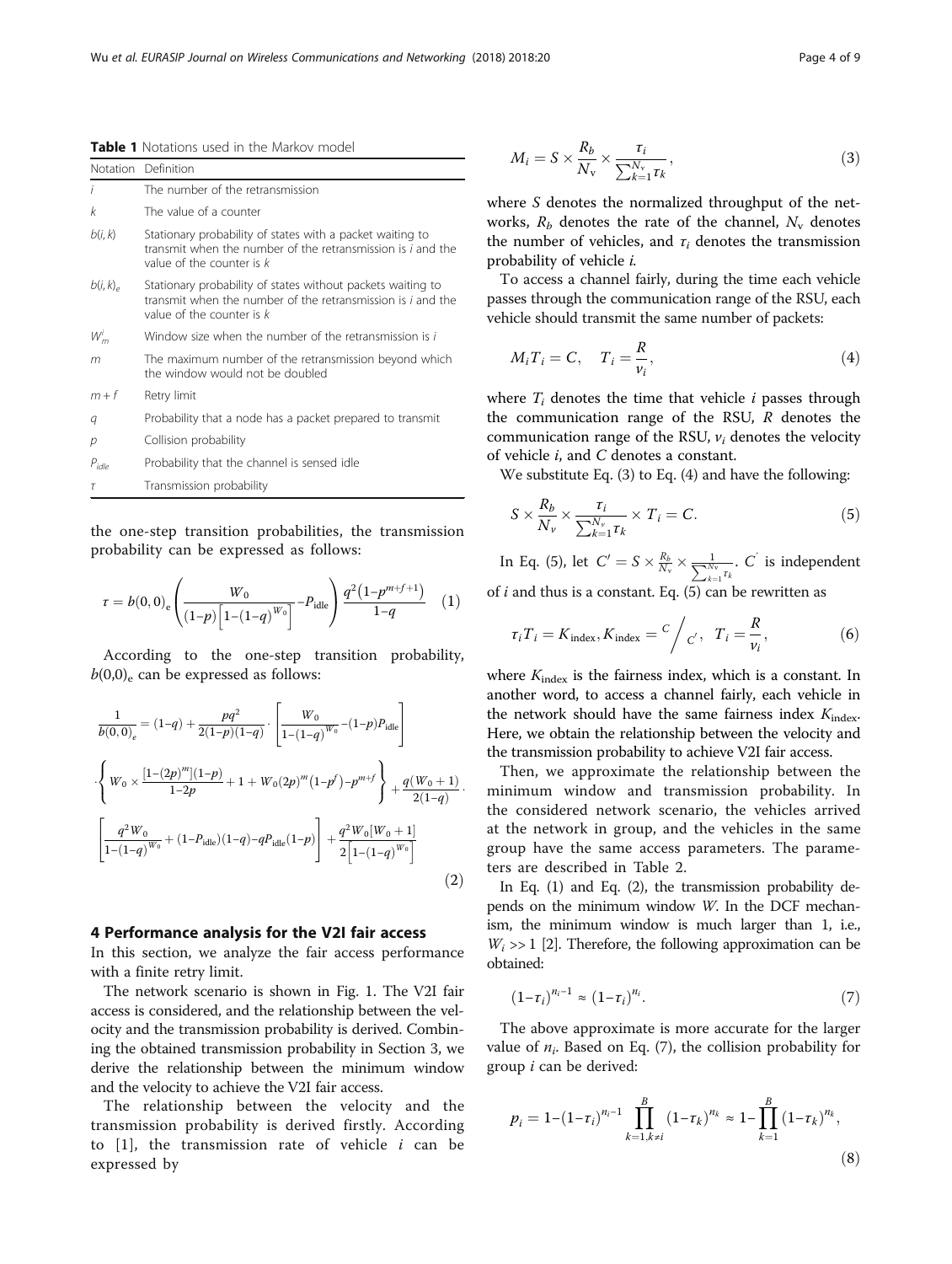<span id="page-4-0"></span>

where the number of groups within the communication range of the RSU is B. Therefore, the collision probability for group *i*, i.e.,  $p_i$ , can be approximated to a constant  $p$ .

Using the similar approximation method in [[3\]](#page-8-0), the approximation results of the transmission

Table 2 Parameters of a vehicle in group i

| $T_i$              | The time that a vehicle passes through the<br>communication range of the RSU |
|--------------------|------------------------------------------------------------------------------|
| $\tau_i$           | The transmission probability                                                 |
| $V_i$              | The velocity                                                                 |
| $n_i$              | The number of vehicles                                                       |
| $W_i$              | The minimum window                                                           |
| P <sup>i</sup> dle | The probability that the channel is sensed idle                              |

probability can be obtained, which can be expressed as follows.

$$
\tau_i \approx \frac{1}{W_i \times \left\{ \frac{1-p}{2(1-p^{m+f_m+1})} + \frac{p(1-p)[1-(2p)^m]}{(1-2p)(1-p^{m+f_m+1})} + \frac{p(2p)^m(1-p^f)^m}{2(1-p^{m+f_m+1})} \right\}}.
$$
\n(9)

According to Eq. ([8](#page-3-0)),  $p$  can be approximated to a constant. According to Eq. (9), the relationship between the minimum window and the transmission probability for group i can be obtained:

$$
\tau_i = \frac{1}{W_i f(p)} = \frac{K_1}{W_i},\tag{10}
$$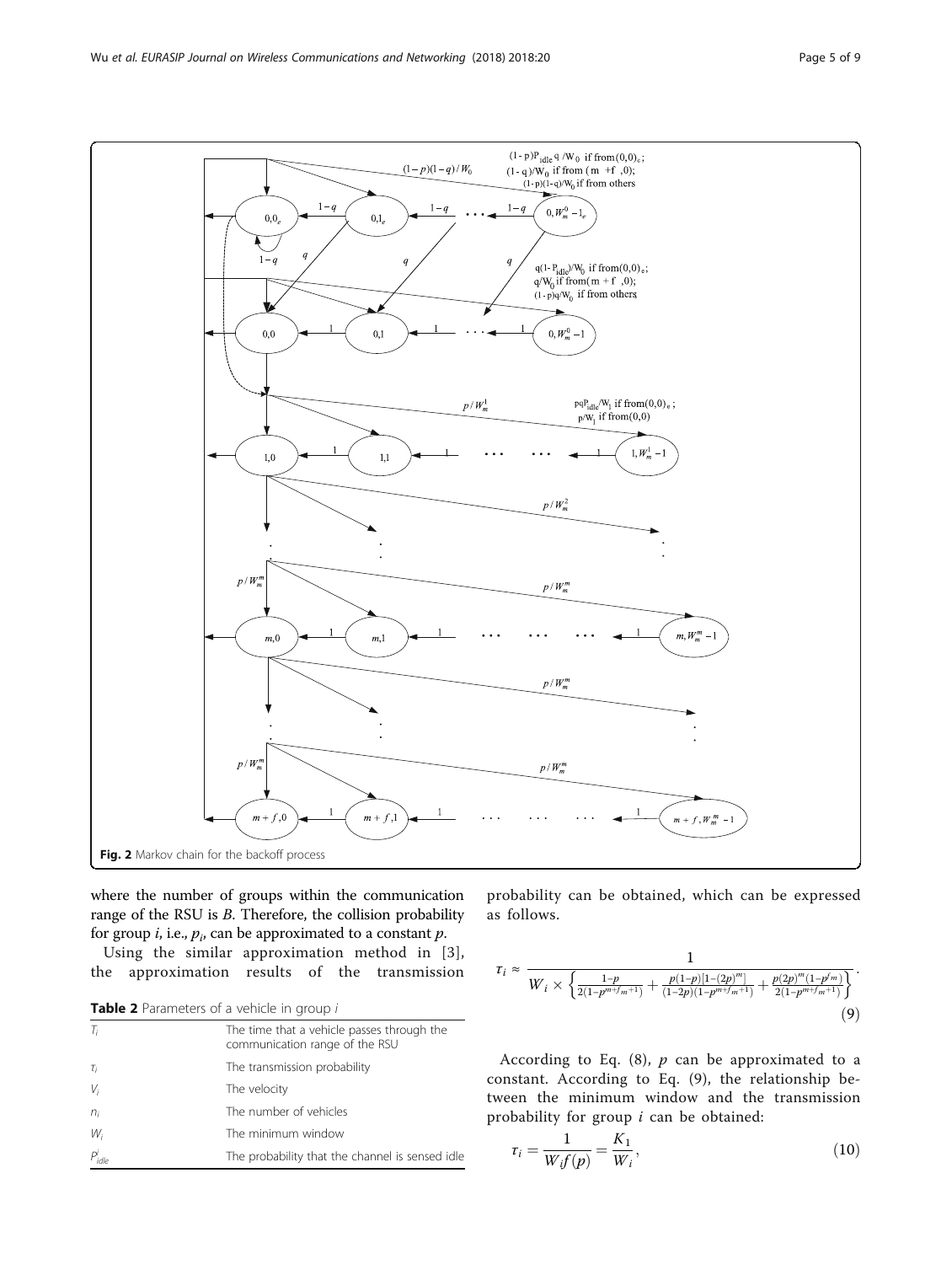<span id="page-5-0"></span>Table 3 Parameters used in the simulation

| $T_p(\mu s)$            | 8184              |
|-------------------------|-------------------|
| $T_s(\mu s)$            | 8972              |
| $T_c(\mu s)$            | 8713              |
| $ACK(\mu s)$            | 240               |
| $DIFS(\mu s)$           | 128               |
| $SIFS(\mu s)$           | 28                |
| Slot time( $\mu s$ )    | 50                |
| Vehicles' velocity(m/s) | Uniform in [5,45] |
| D(m)                    | 500               |
| Mean group size         | $\overline{2}$    |
| m                       | 3                 |
| f                       | 8                 |
| Average minimum window  | 64                |
| T(s)                    | 50                |

$$
f(p) = \frac{1-p}{2(1-p^{m+f_m+1})} + \frac{p(1-p)[1-(2p)^m]}{(1-2p)(1-p^{m+f_m+1})} + \frac{p(2p)^m(1-p^f)}{2(1-p^{m+f_m+1})}, K_1
$$
  
= 
$$
\frac{1}{f(p)}.
$$
 (11)

Since  $p$  is approximated to a constant, both  $f(p)$  and  $K_1$  are constant. Moreover, according to Eq. ([10](#page-4-0)), we can find that the transmission probability for a group is approximated to be not dependent on  $q$ . Here, we obtain the approximation relationship between the minimum window and the transmission probability.

Finally, the relationship between the minimum window and the velocity can be obtained. According to Eq. ([6\)](#page-3-0) and Eq. ([10\)](#page-4-0), we can obtain the following equations:

$$
\tau_i T_i = K_{\text{index}}
$$
 and  $\tau_i = \frac{K_1}{W_i}$ , where  $T_i = \frac{R}{V_i}$ .

Combining the above equations, the relationship between the minimum window and the velocity for group i can be obtained:

$$
\nu_i \times W_i = K_2, \text{ where } K_2 = \frac{K_1 \times R}{K_{\text{index}}}.
$$
 (12)

From Eq. (12), we can find that  $K_2$  is a constant. Moreover, we can find that the minimum window is in inverse proportion to the velocity for a group.

Averaging both side of Eq. (12), the relationship between the average minimum window and the average velocity can be obtained:

$$
\overline{W} \times \overline{\nu} = K_2,\tag{13}
$$

where the average minimum window is  $\overline{W}$  and the average velocity is  $\overline{v}$ .

The average minimum window can be known according to the DCF mechanism, and in the real world, the average velocity can be calculated according to the velocities of vehicles recorded by RSU. From Eq. (13), we can calculate  $K_2$  according to  $\overline{W}$  and  $\overline{v}$ . Moreover, for a vehicle, the velocity is known. Therefore, the minimum window can be calculated according to Eq. (12).

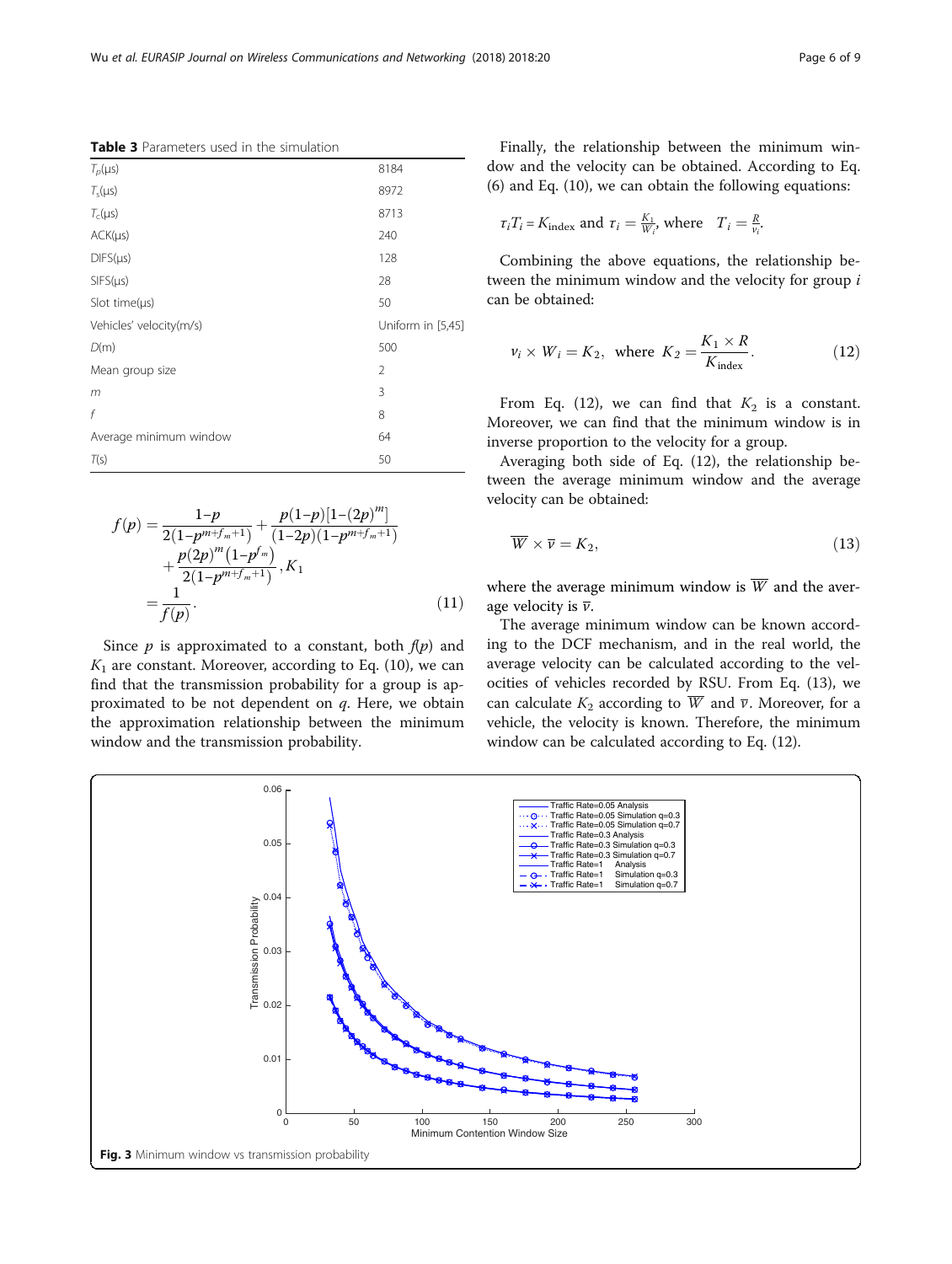<span id="page-6-0"></span>

#### 5 Simulation results

The analytical results derived in Section [4](#page-3-0) are verified through simulation results in this section. Moreover, we compare the derived analytical results with the analytical results derived in [\[3](#page-8-0)], i.e., the analytical results without considering the retry limit, to evaluate the performance of the V2I fair access with a retry limit. The simulation scenario is shown in Fig. [1](#page-1-0); the vehicles arrive in the communication range of the RSU in groups with an arrive rate  $\lambda$ . Once a vehicle arrives at the communication range of the RSU, it has a packet to transmit with probability  $q$ . Let  $T$ be the simulation time,  $T_s$  be the duration time of a successful transmission,  $T_p$  be the duration time of a packet, and  $T_c$  be the duration of a collision  $T_c$ . The parameters of the DCF mechanism are set according to the 802.11 standard [\[2\]](#page-8-0). Table [3](#page-5-0) shows the value of the parameters.

The relationship between the minimum window and transmission probability under different  $\lambda$  and  $q$  is shown in Fig. [3](#page-5-0). In this simulation experiment, the velocity is 25 m/s. The simulation results are almost the same with

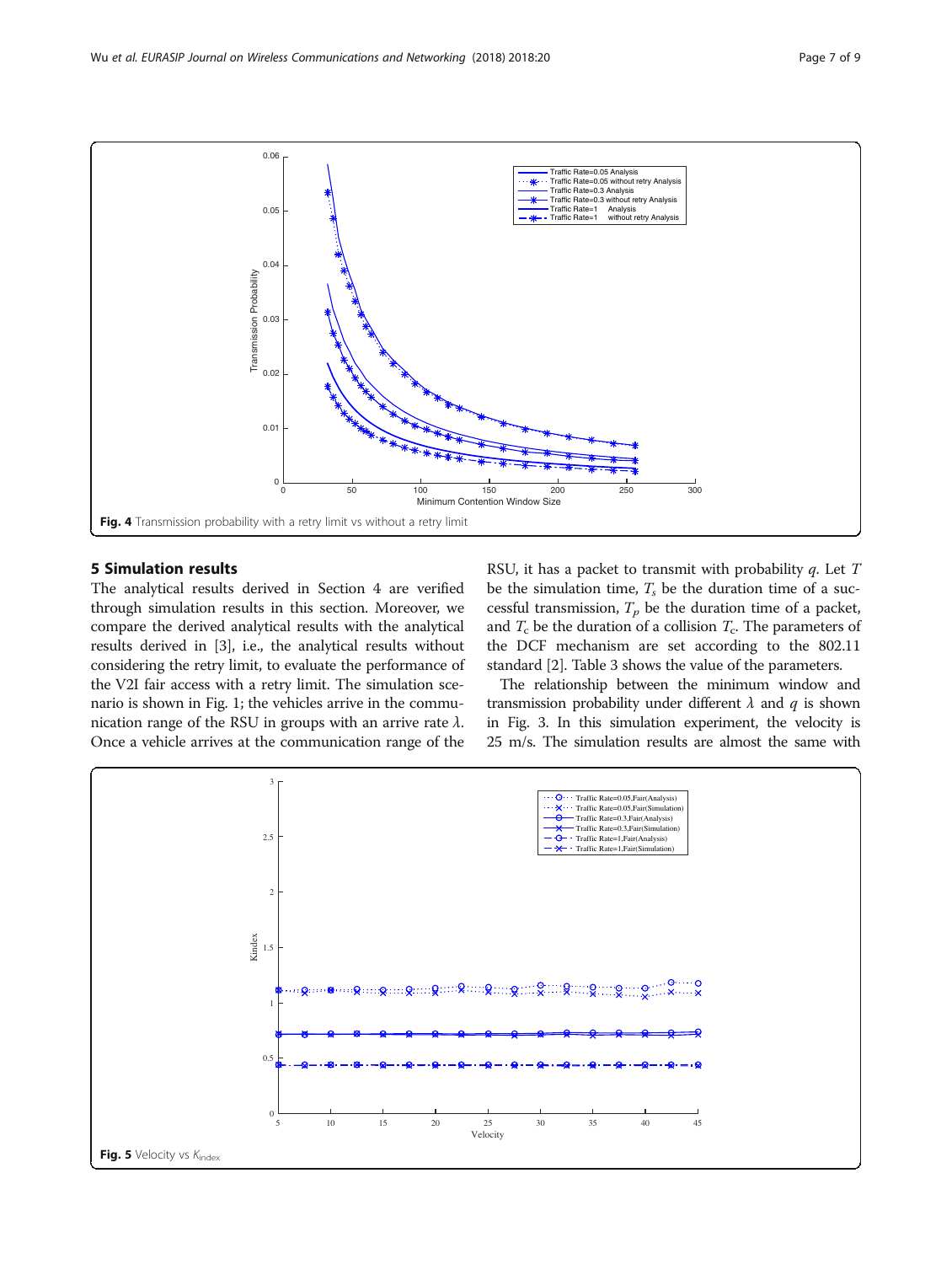<span id="page-7-0"></span>

the analytical results, which means the performance analysis is accurate. In Fig. [3,](#page-5-0) the transmission probability is in inverse proportion to the minimum window and the transmission probability is not dependent on  $q$  for a particular value of  $\lambda$ , which justified the results of the Eq. ([11](#page-5-0)).

Figure [4](#page-6-0) compares the derived analytical transmission probability with the analytical transmission probability which does not consider the retry limit. It is seen that the transmission probability considering a retry limit is larger when the minimum window is small. The reason is that the backoff counter would be deduced to 0 frequently and a packet is often prepared to retransmit when the minimum window is small. If a retry limit is considered, the packet would be dropped when the number of the retransmission is larger than the retry limit, and hence, the packet would not be transmitted frequently with a large backoff counter. In this case, the transmission probability considering a retry limit is larger when the minimum window is small.

The relationship between the velocity and  $K_{index}$  is shown in Fig. [5](#page-6-0). The traffic rate equals 0.05, and the minimum commend window size is 64 in this experiment. We can see that the simulation results are almost the same with the analytical results, i.e., the performance analysis is accurate. In Fig. [5,](#page-6-0) the value of  $K_{index}$  almost does not change with velocity increasing, which verifies Eq. [\(6](#page-3-0)).

Figure 6 compares the derived analytical fairness index  $K_{index}$  with the analytical  $K_{index}$  which does not consider a retry limit. The value of  $K_{index}$  considering a retry limit is smaller than that value without considering a retry limit. This is because that the fairness index is in direct proportion to the transmission probability according to Eq. [\(6\)](#page-3-0).

#### 6 Conclusions

This paper evaluates the performance of the V2I fair access with a finite retry limit through constructing an analytical model. Firstly, a 2-D Markov chain is developed to model the process of the DCF mechanism with a finite retry limit; the transmission probability with access parameters including the minimum window and the retry limit is derived based on the Markov chain. Then, considering the V2I unfair access problem, the relationship between the velocity and the transmission probability of a vehicle is derived. Based on the proposed model, given a finite retry limit, the minimum window of a vehicle can be determined according to its velocity. In the simulation, the proposed model is justified to be effective and the V2I fair access performance with a finite retry limit is evaluated through comparison.

#### Funding

This work was supported by the National Natural Science Foundation of China under Grant Nos. 61701197, 61571108, 61701284, and 61761030; the Open Research Fund of National Mobile Communications Research Laboratory, Southeast University, under Grant No. 2018D15; the China Postdoctoral Science Foundation Funded Project under Grant Nos. 2017M622233 and 2017M622103; the Open Foundation of State Key Laboratory of Networking and Switching Technology, Beijing University of Posts and Telecommunications, under Grant No. SKLNST-2016-2-14; the Open Foundation of Key Laboratory of Wireless Communication, Nanjing University of Posts and Telecommunication, Jiangsu Province, under Grant No. 2017WICOM01; and the Fundamental Research Funds for the Central Universities under Grant Nos. JUSRP11742 and JUSRP11738.

#### Authors' contributions

QW and ZL conceived and designed the experiments. HZ and QW performed the experiments. HZ, QW, and CZ analyzed the data. QW, HZ, and YL wrote the paper. All authors read and approved the final manuscript.

#### Competing interests

The authors declare that they have no competing interests.